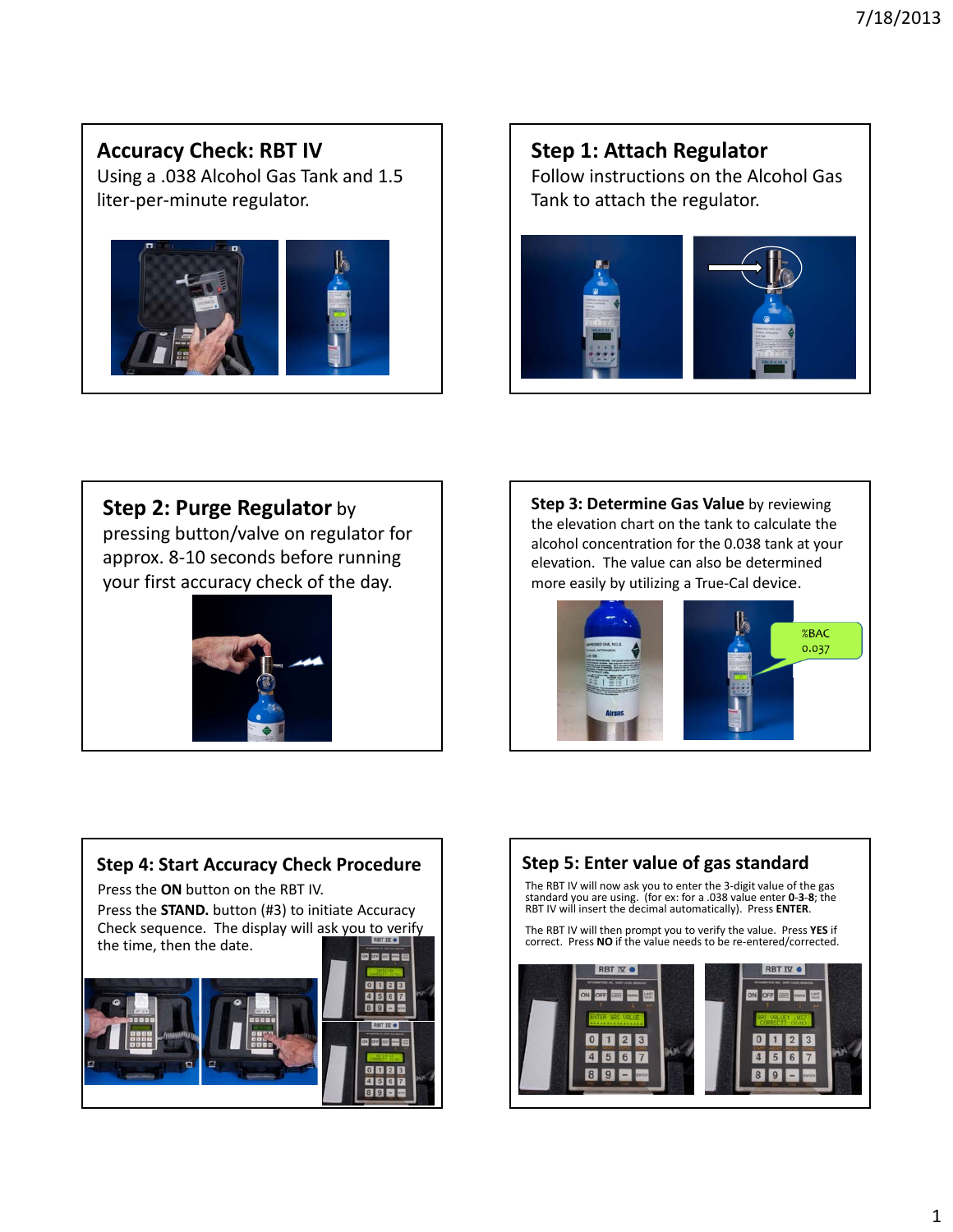#### **Step 6: Turn on Alco‐Sensor IV**

Turn on the Alco‐Sensor IV handheld unit by securely inserting a disposable mouthpiece. The Alco‐Sensor IV handheld must be properly connected to the RBT IV unit during insertion.





Once the mouthpiece is inserted, the handheld screen will display the temperature, "**<** / **>**" , "**Wait**", and then will flash "**CHEK**".



### **Step 8: Attach Alco‐Sensor IV handheld to regulator**

Securely attach the AS IV handheld unit via the mouthpiece to the tube on the tank regulator.



#### **Step 9: Start Gas Flow**

Press the regulator button for 7 seconds. On the 5th second, press the **MANUAL** button to take the gas sample.





## **Additional Note on Gas Flow**

**NOTE 1:** Gas must be flowing through the mouthpiece during the entire 7‐second process, therefore continue pressing the tank regulator button for another 2 seconds AFTER you press & release the **MANUAL** button during the 5th second.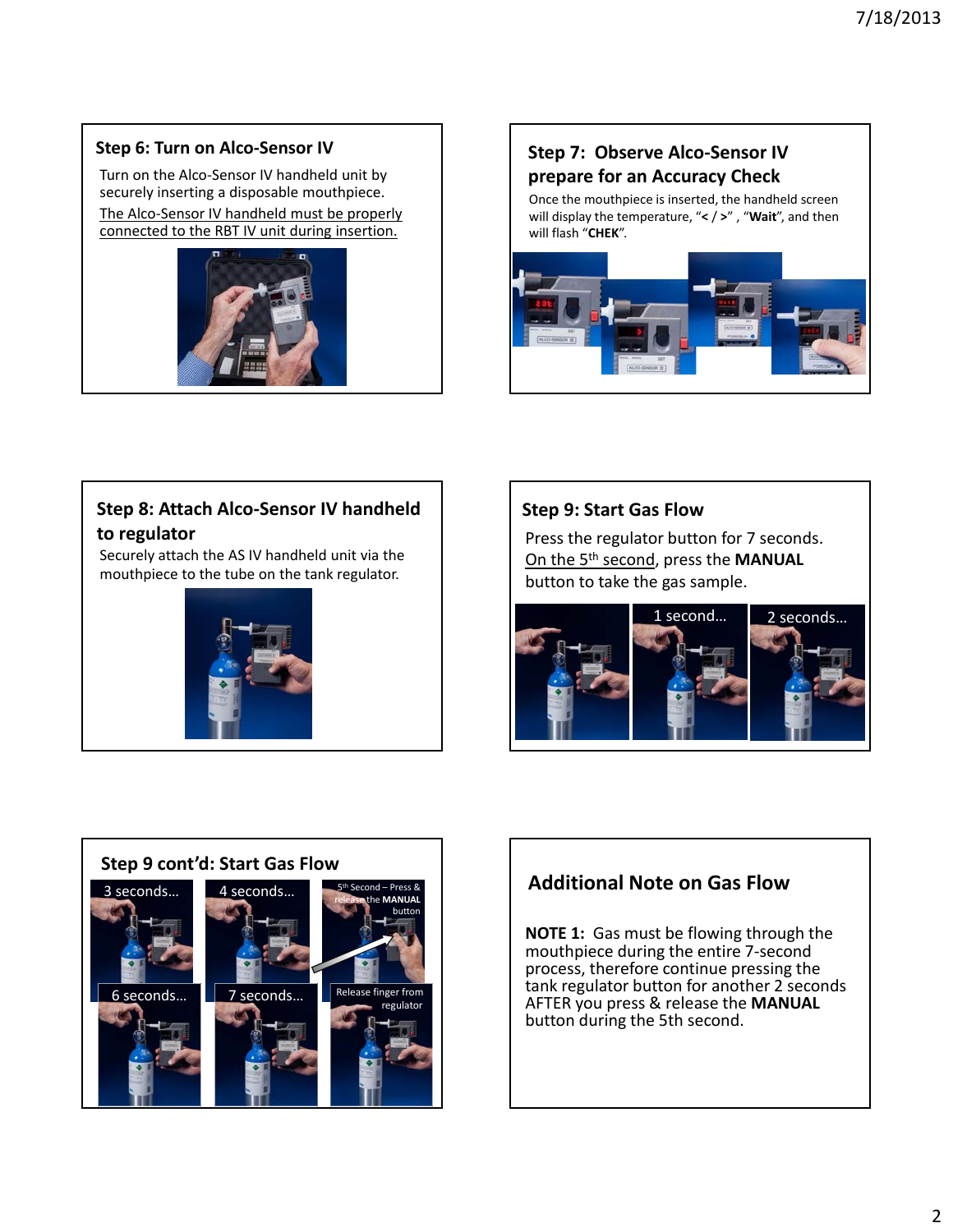## **Step 10: Observe Reading**

Once the sample has been taken, the handheld will momentarily flash "**<**" and "**>**", then will display the 3‐ digit reading for several seconds.

The handheld will then flash "**SET**". Press the **SET** button, then press the **Red Ejector** button to eject the mouthpiece, which will turn off the instrument.

Once the mouthpiece has been ejected, the RBT IV will print the results of the Accuracy Check. The Operator may now access any of the RBT IV menu options.

## **Step 11: Interpret Results**

Results within +/‐ .005 of the elevation‐ adjusted value of the Alcohol Gas Tank are acceptable.

The RBT IV is reading accurately.

(see next 3 slides for acceptable readings)







## **Step 11 cont'd: Interpret Results**

Results that are **NOT** within +/‐ .005 of the elevation‐adjusted value are out of acceptable tolerance.

The Operator must perform a Calibration Adjustment.

(see next 2 slides for unacceptable readings)